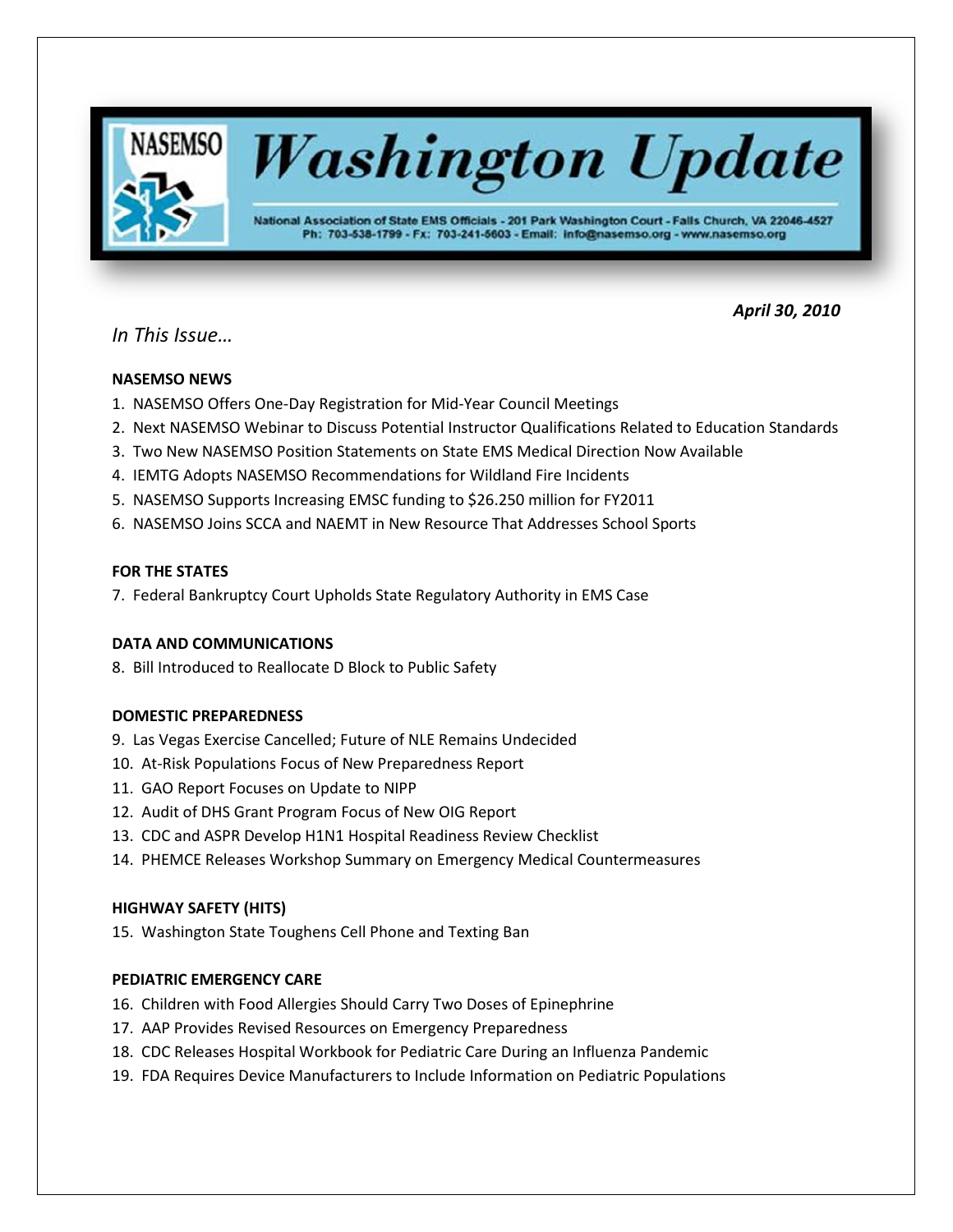NASEMSO Washington Update **2010**

## **FEDERAL PARTNERS**

- 20. Berwick Nominated to Head CMS
- 21. FDA Announces Public Workshop on Medical Device Use in the Home
- 22. AHRQ Releases 2009 National Healthcare Quality Report
- 23. CDC Releases New Estimates of H1N1 Infections
- 24. HHS Panel Endorses Patient Safety Database
- 25. ECCC Announces Availability of Regionalization Grants

## **INDUSTRY NEWS**

- 26. Senate Resolution Congratulates Colorado Springs as New Home to NEMSMS
- 27. NAEMT Publishes Position Statement on EMS Medical Direction
- 28. EMS Week Fan Page Now on Facebook

## **INTERESTING ABSTRACTS OR WEBCASTS**

- 30. Fatality Management Focus of New Webcast Available at EMForum
- 31. Hydroxocobalamin and Sodium Thiosulfate Versus Sodium Nitrite and Sodium Thiosulfate in the Treatment of Acute Cyanide Toxicity
- 32. Health Care Workers in ED Were Most Affected During the Spring 2009 H1N1 Pandemic
- 33. Practice Parameter update: Evaluation and Management of Driving Risk in Dementia

## **UPCOMING EVENTS**

- \*\*Statewide EMS Conferences\*\*
- \*\*National Conferences and Special Meetings\*\*

#### **1. NASEMSO Offers One-Day Registration for Mid-Year Council Meetings**

NASEMSO will offer a one-day registration fee of \$125 for members who wish to attend NASEMSO Council and Committee meetings on Tuesday, May 25, 2010 but who (a) are not able to attend the Joint Conference on May 26-27 –**OR-** (b) will attend the joint conference as an EMSC grantee. EMSC grantees must register through the EMSC National Resource Center to attend the joint conference and grantee meeting on May 26<sup>th</sup> and 27<sup>th</sup>. Registration information, program details, and Council agendas are available on the NASEMSO web site at [www.nasemso.org.](http://www.nasemso.org/) Questions can be directed to NASEMSO Program Manager, [Kathy Robinson.](mailto:robinson@nasemso.org)

#### **2. Next NASEMSO Webinar to Discuss Potential Instructor Qualifications Related to Education Standards**

Join us for our Webinar entitled "Who Should Teach: Identifying Instructor Qualifications for Using the New Education Standards" set for **May 19, 2010**, 3:00-4:00 p.m. Eastern time. This webinar is the "fifth in a series" of monthly sessions planned to provide information about the Implementation of the EMS Education Agenda. In this session, Dr. Walt Stoy, Center for Emergency Medicine at the University of Pittsburgh and founding member of the National Association of EMS Educators, will reflect on the past, present, and future of EMS education. Reserve your [Webinar seat online today.](https://www2.gotomeeting.com/register/330914018)

**3. Two New NASEMSO Position Statements on State EMS Medical Direction Now Available**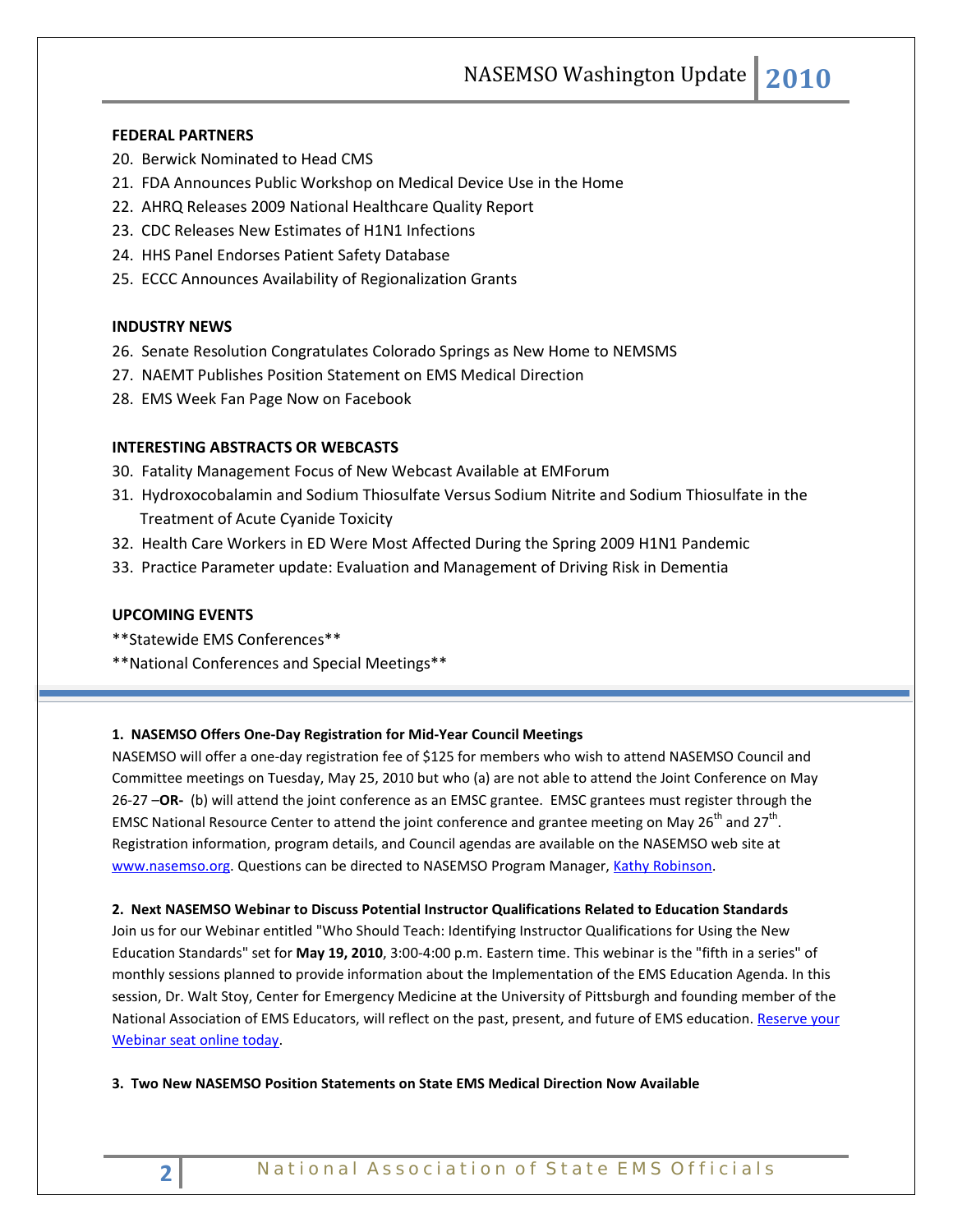NASEMSO has updated two position statements on EMS medical direction: "The Role of State Medical Direction in the Comprehensive Emergency Medical Services System: A Resource Document" and "The Role of the State EMS Medical Director: A Joint Statement by the American College of Emergency Physicians (ACEP), the National Association of EMS Physicians (NAEMSP), and the National Association of State EMS Officials (NASEMSO.)" Significant input went into creating and updating these documents. They are now available at [http://www.nasemso.org/Councils/MedicalDirectors/.](http://www.nasemso.org/Councils/MedicalDirectors/)

## **4. IEMTG Adopts NASEMSO Recommendations for Wildland Fire Incidents**

After years of hard work and effort put forth by representatives from NWCG member agencies, the National Association of EMS Officials (NASEMSO), the National Association of EMS Physicians (NAEMSP), numerous outside organizations, and from individual medical unit leaders, the "*Interim NWCG Minimum Standards for Medical Units"*  have been published*.* This document reflects a national approach focused on providing a coordinated, uniformed, and comprehensive delivery of emergency medical services (EMS) and occupational health on Federal wild land fires in the United States of America. The Interim NWCG *Minimum Standards for Medical Units* is designed to be utilized as a baseline or minimum expectations for EMS personnel and services associated with Federal wild land fire incidents. **The IEMTG recognizes the** *National EMS Scope of Practice Model* **as the baseline standard for emergency medical service providers.** A key component of the minimum standards addresses the recognition of local, state, federal, and tribal jurisdictional authorities and the integration of medical services. The minimum standards seek to ensure that incident personnel receive quality, timely medical care on wild land fire incidents, which often occur in remote areas. Download related documents [here.](http://www.nwcg.gov/branches/pre/rmc/iemtg/policy-guides.html)

## **5. NASEMSO Supports Increasing EMSC funding to \$26.250 million for FY2011**

NASEMSO has signed onto a letter from the American Academy of Pediatricians requesting increased funding for EMSC. Last year, more than 40 organizations signed on to a letter to House and Senate Labor-HHS-Ed Appropriations Subcommittee Chairs in support of increasing funding for the Emergency Medical Services for Children program to \$25 million. For FY11, we increased our request to \$26.250 million, as authorized under the Wakefield Act, which was recently enacted as part of health care reform legislation. For more information...

#### **6. NASEMSO Joins SCCA and NAEMT in New Resource That Addresses School Sports**

*Saving Lives in Schools and Sports* is a new publication that encourages school and athletic league administrators to install AEDs and develop SCA emergency plans. See **[Saving Lives in Schools and Sports Booklet \(PDF\)](http://209.235.212.198/content/publications/scaa_saving_lives.pdf)**. You can also order printed booklets by **[downloading the official order form.](http://209.235.212.198/content/documents/slisas_order_form.pdf)**

#### **7. Federal Bankruptcy Court Upholds State Regulatory Authority in EMS Case**

In bankruptcy proceedings, a federal court upheld the state's authority to block the sale of an ambulance service related to an expired license. In re Cabrini Medical Center U.S. Bankruptcy Court, Southern District of New York No. 09-14398 (AJG). Decided April 7, 2010. [http://www.nysb.uscourts.gov/opinions/ajg/182920\\_338\\_opinion.pdf](http://www.nysb.uscourts.gov/opinions/ajg/182920_338_opinion.pdf) 

## **8. Bill Introduced to Reallocate D Block to Public Safety**

In its national broadband plan, the FCC recommended that the D Block be auctioned and that Congress provide \$12 billion to \$16 billion in funding for a public-safety network on the PSST spectrum. Public-safety users would be given priority access when roaming on commercial networks in the 700 MHz band under the plan, but many firstresponder representatives have reservations whether that approach will be reliable enough for mission-critical communications. Instead, all major national public-safety organizations have supported D Block reallocation for public safety, noting that having 20 MHz of spectrum would greatly reduce the need for roaming onto commercial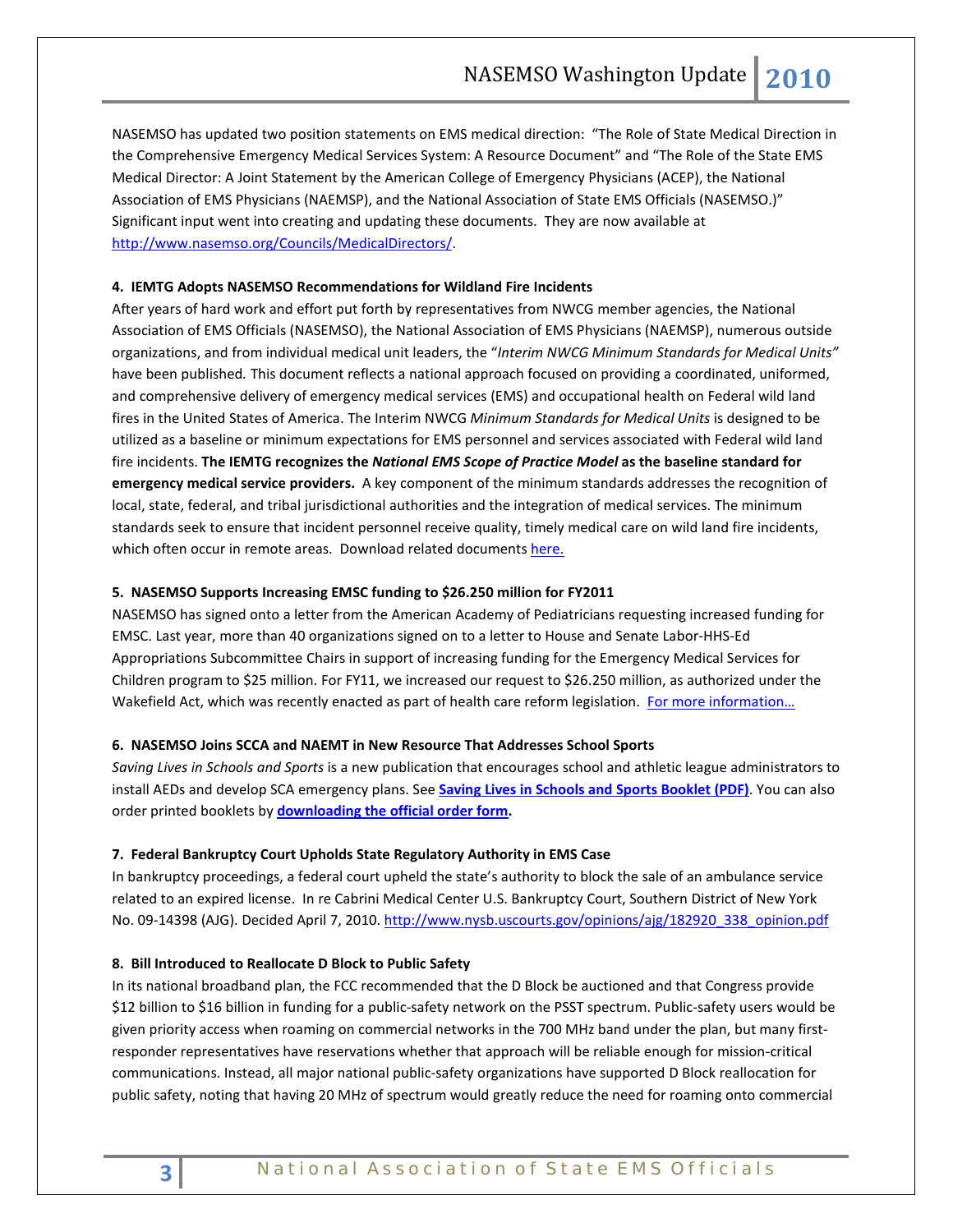networks and would give first-responder agencies greater flexibility to pursue partnerships with other governmental and critical-infrastructure entities. As a first step to achieve that goal, HR 5081, th[e Broadband for](http://thomas.loc.gov/cgi-bin/query/z?c111:H.R.5081:)  [First Responders Act of 2010,](http://thomas.loc.gov/cgi-bin/query/z?c111:H.R.5081:) was introduced this week by Rep. Peter King (NY). It has been referred to the House Committee on Energy and Commerce.

## **9. Las Vegas Exercise Cancelled; Future of NLE Remains Undecided**

According to the Washington Post, the planning scenario and exercise involving a mock 10-kiloton nuclear bomb next month on the Las Vegas Strip has been cancelled due to opposition from local businesses and fears that the exercise would harm the local economy. The federal government is also considering whether to scale back next year's National Level Exercise, the annual drill that for the past decade has been a cornerstone of the nation's efforts to prepare for a catastrophic terrorist attack or natural disaster. The 2011 exercise was envisioned by states as a five-day test in the Midwest for a 7.7-magnitude earthquake, but the Federal Emergency Management Agency might instead limit the event to three days and test for a milder earthquake. Since 2005, FEMA has spent \$218 million on national exercises, testing scenarios that include an outbreak of the pneumonic plague, chemical attacks and dirty bombs. After this year's nuclear scenario, next year's would be the first to posit a natural disaster instead of a terrorist attack. For more information...

## **10. At-Risk Populations Focus of New Preparedness Report**

A new study authored by Booz Allen Hamilton entitled *"Public Health Preparedness and Response for At-Risk Populations: Harnessing the Power of Health Information and Communication Technologies "* was just released. The study describes innovative ways that state governments and local communities can use technologies to reach vulnerable groups. The authors conclude that electronic health records (EHRs), mobile phones, and other technologies can enhance "all-hazards" preparedness and response capabilities for first responders, improve situational awareness during emergencies, and reduce response time for reaching at-risk individuals during disease outbreaks, natural disasters, or other public health emergencies. Download the report...

#### **11. GAO Report Focuses on Update to NIPP**

In accordance with the Homeland Security Act and HSPD-7, DHS issued the National Infrastructure Protection Plan (NIPP) in June 2006 to provide the approach for integrating the nation's CIKR. GAO was asked to study DHS's January 2009 revisions to the NIPP in light of a debate over whether DHS has emphasized protection—to deter threats, mitigate vulnerabilities, or minimize the consequences of disasters---rather than resilience---to resist, absorb, or successfully adapt, respond to, or recover from disasters. This report discusses (1) how the 2009 NIPP changed compared to the 2006 NIPP and (2) how DHS and SSAs addressed resiliency as part of their planning efforts. GAO compared the 2006 and 2009 NIPPs, analyzed documents, including NIPP Implementation Guides and sector- specific plans, and interviewed DHS and SSA officials from all 18 sectors about their process to identify potential revisions to the NIPP and address resiliency. See *Critical Infrastructure Protection: Update to National Infrastructure Protection Plan Includes Increased Emphasis on Risk Management and Resilience.* GAO-10-296, <http://www.gao.gov/cgi-bin/getrpt?GAO-10-296> Highlights - <http://www.gao.gov/highlights/d10296high.pdf>

## **12. Audit of DHS Grant Program Focus of New OIG Report**

In FY 2008, FEMA awarded more than \$3 billion to state and local governments; territories; tribal governments; and private, public, profit, and nonprofit organizations through preparedness grants and other financial assistance programs (referred to collectively as grants). DHS preparedness grants are intended to enhance preparedness, protection, response, recovery, and mitigation capabilities throughout the Nation by funding such items as planning, training, exercises, equipment, interoperable communications, and personnel costs. In a new report, the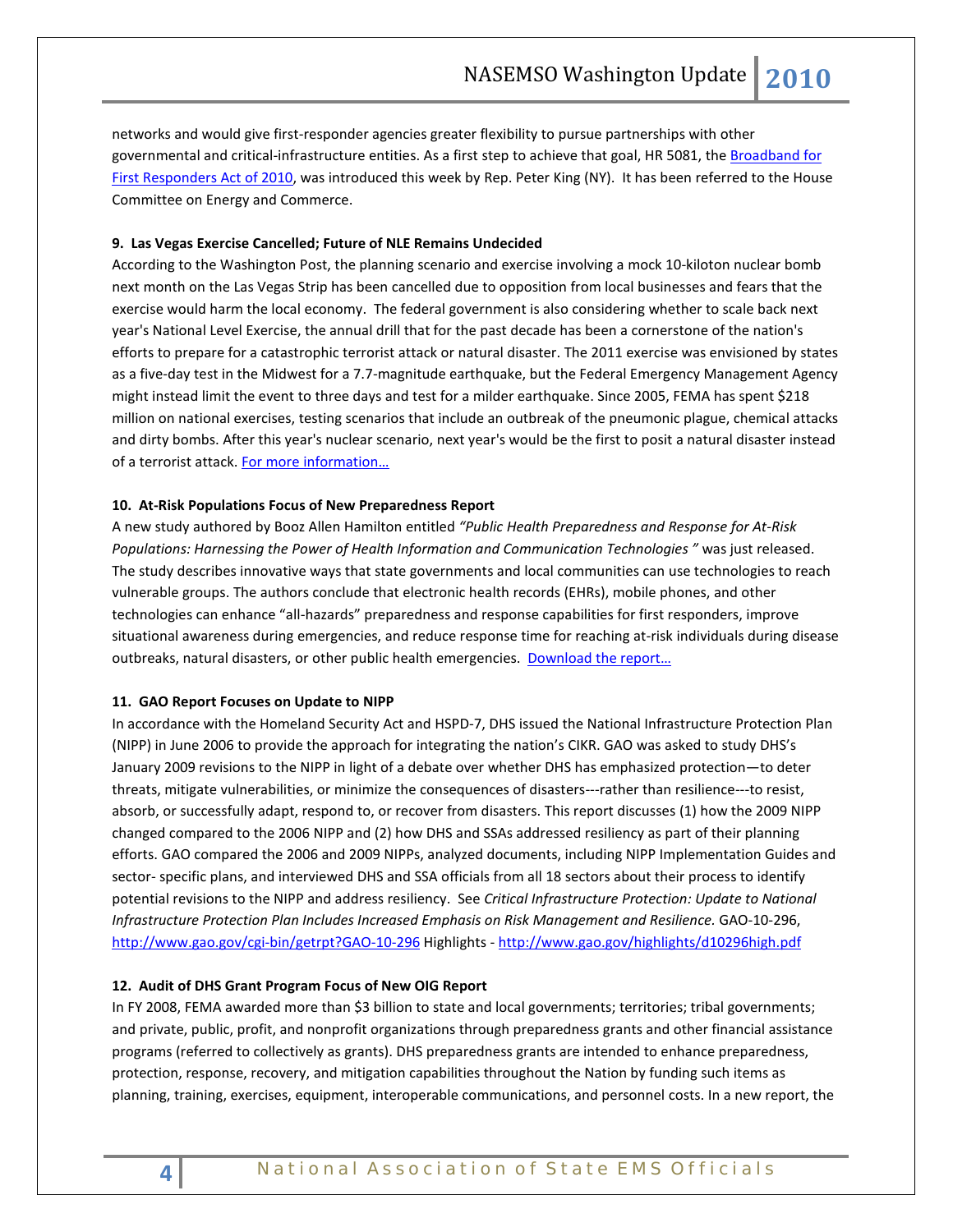Office of the Inspector General focused on 13 programs that provide funding for a variety of items, including planning, training, exercises, and equipment. The results of the audit are now available at [http://www.dhs.gov/xoig/assets/mgmtrpts/OIG\\_10-69\\_Mar10.pdf.](http://www.dhs.gov/xoig/assets/mgmtrpts/OIG_10-69_Mar10.pdf)

## **13. CDC and ASPR Develop H1N1 Hospital Readiness Review Checklist**

CDC and the Office of the Assistant Secretary for Preparedness and Response (ASPR) at the U.S. Department of Health and Human Services have developed a Hospital Readiness Review Checklist as a supplement to existing hospital emergency management plans. This list focuses on information hospitals can use in response to a surge in H1N1 and seasonal influenza patients rather than the basic planning and regulatory considerations included in earlier checklists. The readiness checklist can be foun[d here.](http://emergency.cdc.gov/healthcare/pdf/hospital_2009h1n1_checklist.pdf)

#### **14. PHEMCE Releases Workshop Summary on Emergency Medical Countermeasures**

During public health emergencies such as pandemic influenza outbreaks or terrorist attacks, effective vaccines, drugs, diagnostics, and other medical countermeasures are essential to protecting national security and the public's well-being. The Public Health Emergency Medical Countermeasures Enterprise (PHEMCE--a partnership among federal, state, and local governments; industry; and academia--is at the forefront of the effort to develop and manufacture these countermeasures. However, despite the PHEMCE's many successes, there are still serious challenges to overcome. Government-funded medical research is not always focused on countermeasures for the most serious potential threats, and it is difficult to engage pharmaceutical and biotechnology companies to develop and manufacture medical countermeasures that have a limited commercial market. At the request of the Secretary of the U.S. Department of Health and Human Services and the Assistant Secretary for Preparedness and Response, the IOM held a workshop February 22-24, 2010, to address challenges facing the PHEMCE. Workshop participants discussed federal policies and procedures affecting the research, development, and approval of medical countermeasures and explored opportunities to improve the process and protect Americans' safety and health. [For more information…](http://www.nap.edu/catalog.php?record_id=12856#description)

## **15. Washington State Toughens Cell Phone and Texting Ban**

U.S. Transportation Secretary Ray LaHood recently commended Governor Christine Gregoire for signing a law that makes talking or texting on a cell-phone without a hands-free device a primary offense. This new law strengthens Washington's 2008 ban which allowed law enforcement officials to ticket drivers caught using their phones if they were pulled over for another offense. According to research by the National Highway Traffic Administration (NHTSA), nearly 6,000 people died in 2008 in crashes involving a distracted or inattentive driver, and more than half a million were injured. In 2009, more than 200 distracted driving bills were considered by state legislatures and legislative activity is expected to remain strong in 2010. On February 22, Secretary LaHood unveiled sample legislation developed by NHTSA to be used as a starting point for crafting new state laws to prohibit texting while behind-the-wheel. The sample state law is patterned on the Executive Order issued by President Obama on October 1, 2009, directing federal employees not to engage in text messaging while driving government-owned vehicles or with government-owned equipment. Federal employees were required to comply with the ban starting on December 30, 2009. [For more information…](http://www.distraction.gov/)

#### **16. Children with Food Allergies Should Carry Two Doses of Epinephrine**

In a large six-year review of emergency department (ED) data, researchers at Children's Hospital Boston, in collaboration with Massachusetts General Hospital, found that many children with severe food-related allergic reactions need a second dose of epinephrine, suggesting that patients carrying EpiPens should carry two doses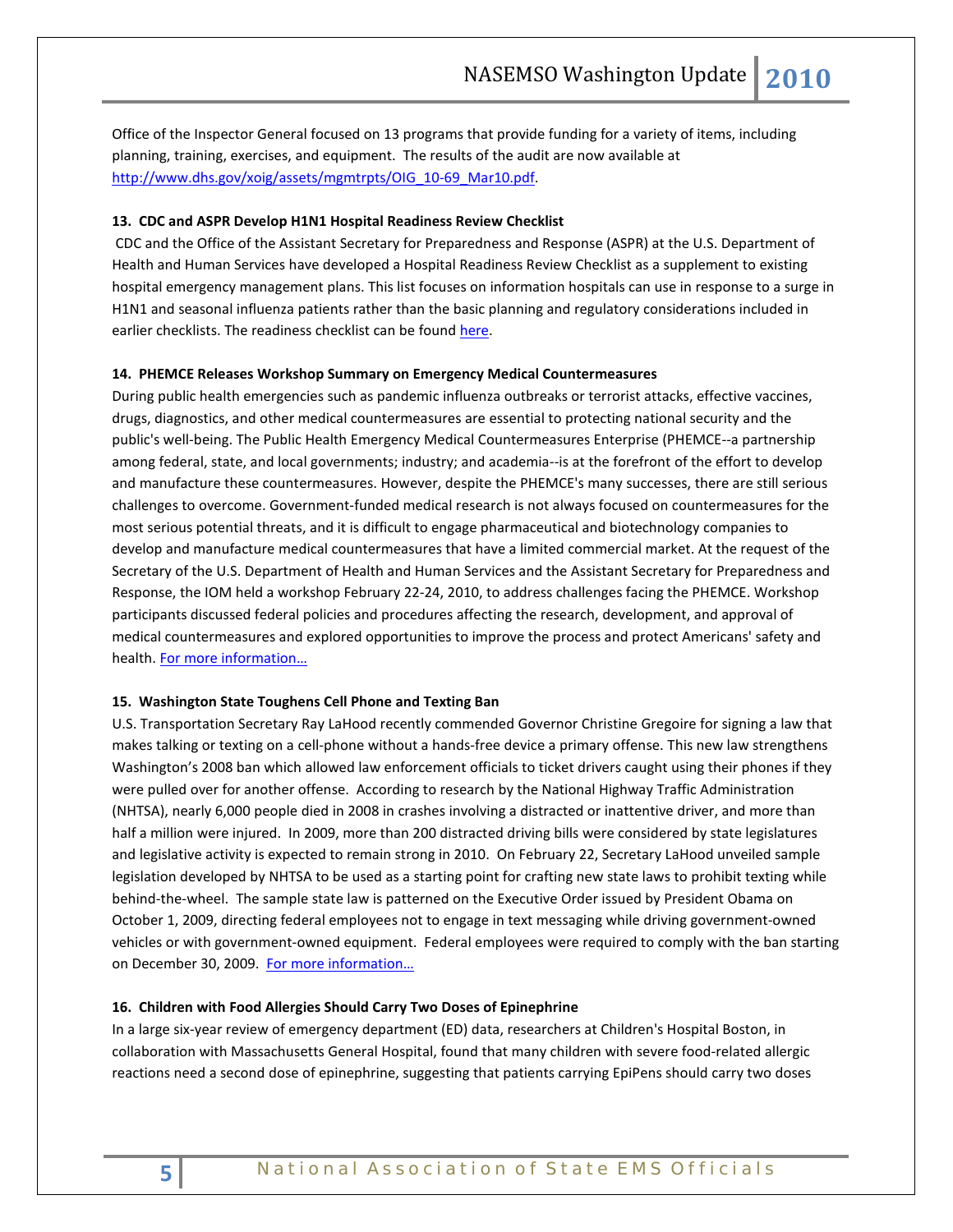instead of one. Rudders et al. Multicenter Study of Repeat Epinephrine Treatments for Food-Related Anaphylaxis. PEDIATRICS Vol. 125 No. 4 April 2010, pp. e711-e718. [Download the abstract and article for free…](http://pediatrics.aappublications.org/cgi/content/abstract/125/4/e711)

#### **17. AAP Provides Revised Resources on Emergency Preparedness**

Children with chronic medical conditions rely on complex management plans for problems that cause them to be at increased risk forsuboptimal outcomes in emergency situations. The emergency information form (EIF) is a medical summary that describes medical condition(s), medications, and special health care needs to inform health care providers of a child's special health conditions and needsso that optimal emergency medical care can be provided. ThisAmerican Academy of Pediatrics(AAP) statement describes updates to EIFs, including computerization of the EIF, expanding the potential benefits of the EIF, quality-improvement programs using the EIF, the EIF as a central repository, and facilitating emergency preparedness in disaster management and drills by using the EIF. The AAP has combined and revised resources. Read *[Emergency Information Forms and Emergency](http://pediatrics.aappublications.org/cgi/content/full/125/4/829)  [Preparedness for Children With Special Health Care Needs.](http://pediatrics.aappublications.org/cgi/content/full/125/4/829)*

#### **18. CDC Releases Hospital Workbook for Pediatric Care During an Influenza Pandemic**

In September, 2009, the Centers for Disease Control and Prevention's (CDC's) Division of Healthcare Quality Promotion (DHQP) convened a Pediatric Healthcare Response to Pandemic H1N1 Influenza Stakeholder Meeting in Atlanta, Georgia. Participants in the meeting divided into working groups to address pediatric related topics and issues. One group was tasked with identifying and prioritizing hospital issues related to pediatric care during the 2009 H1N1 influenza pandemic. The efforts of this group serve as the basis for a new hospital workbook, *Coordinating Pediatric Medical Care During an Influenza Pandemic,* that is now available from the CDC. The workbook is intended to assist hospitals with coordinating medical care for pediatric influenza-like illness (ILI) across their community. Although many of the suggestions were based on experiences with the 2009 H1N1 pandemic, this tool can be adapted for use during pandemic spread of a novel influenza virus. This tool is presented in two sections, identified by type of hospital focus: Children's Hospital Focus and General Hospital Focus. For more information...

## **19. FDA Requires Device Manufacturers to Include Information on Pediatric Populations**

The U.S. Food and Drug Administration recently announced that will begin implementing a requirement that device manufacturers provide readily available information in certain premarket applications on pediatric patients who suffer from the disease or condition that the device is intended to treat, diagnose, or cure, even if the device is intended for adult use. Very few devices are developed or assessed specifically for use in pediatric patients, those 21 or younger at the time of treatment or diagnosis. This effort will provide a better understanding of which devices developed for use in adults should be assessed or modified for use in pediatric populations. The requirements, contained in the Food and Drug Administration Amendments Act of 2007, will also improve the agency's ability to track the number of approved devices for which there is a pediatric subpopulation who could benefit and the number of approved devices labeled for use in pediatric patients. For more information...

#### **20. Berwick Nominated to Head CMS**

President Obama has nominated Dr. Donald Berwick to be Administrator of the Centers for Medicare and Medicaid Services, Department of Health and Human Services (CMS). Dr. Berwick currently serves as President and CEO of the Institute for Healthcare Improvement, and is a professor at Harvard Medical School and the Harvard School of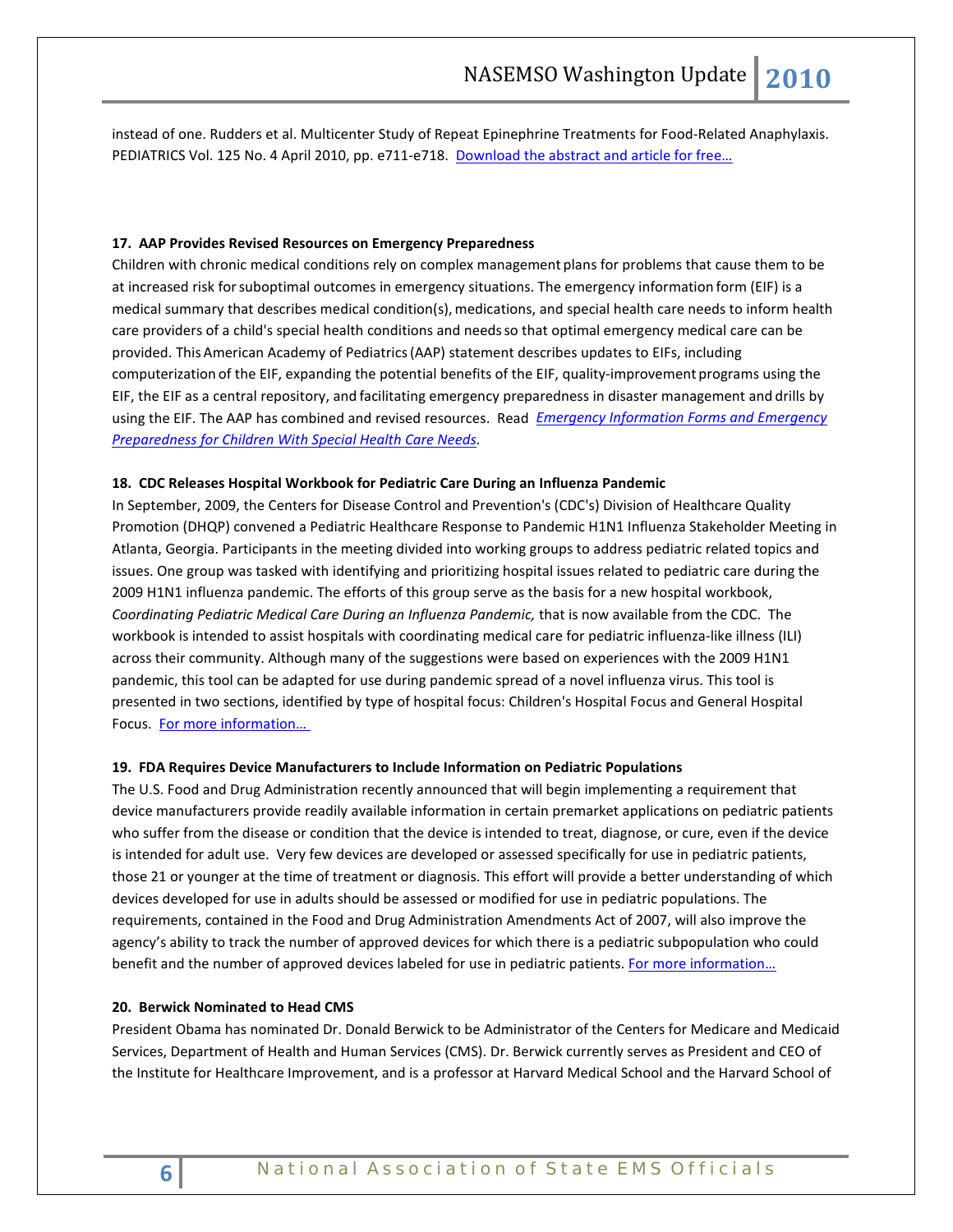Public Health. He has served as Chair of the National Advisory Council of the Agency for Healthcare Research and Quality, and as an elected member of the Institute of Medicine (IOM). [For more information…](http://www.whitehouse.gov/the-press-office/president-obama-nominates-dr-donald-berwick-administrator-centers-medicare-and-medi)

## **21. FDA Announces Public Workshop on Medical Device Use in the Home**

The Food and Drug Administration (FDA) is announcing a public workshop entitled Medical Device Use in the Home Environment: Implications for the Safe and Effective Use of Medical Device Technology Migrating into the Home. The purpose of the workshop is to solicit information from healthcare providers, academics, human factors experts, medical device manufacturers and distributors, professional societies, patient advocacy groups, patients, and caregivers, on the challenges surrounding medical device technology in the home environment. FDA seeks input and comments on a number of identified topics related to medical device home use. The public workshop will be held on May 24, 2010, from 7:30 a.m. to 5 p.m. Persons interested in attending and/or participating in the workshop must register by 5 p.m. on May 17, 2010. Submit written or electronic comments by June 30, 2010. For [more information…](http://edocket.access.gpo.gov/2010/pdf/2010-9035.pdf)

#### **22. AHRQ Releases 2009 National Healthcare Quality Report**

The potential of health IT to improve patients' outcomes is undermined by information systems that "are not designed to collect data to support quality improvement as the primary purpose," says a report released this week by the Agency for Healthcare Research and Quality. Improving outcomes requires the ability to discern and examine patterns of care across large groups of patients; a function ideally suited to health IT. Too often, though, applications focus on unit records data and fail to connect the dots across populations. "Retrofitting legacy health information systems to capture data on quality measures is often labor intensive," says the 2009 National Health Quality Report. For more information...

#### **23. CDC Releases New Estimates of H1N1 Infections**

As of the middle of March, at least 60 million Americans had been infected with the pandemic H1N1 influenza virus, about 270,000 had been hospitalized and about 12,270 had died, according to the latest estimates from the Centers for Disease Control and Prevention. The new estimates represent an increase of about 1 million infections, 5,000 hospitalizations and 270 fatalities since the last estimates a month ago. The small increase reflects the CDC's recent reports indicating that swine flu activity has lessened in most areas of the country. The virus has struck primarily in younger people. The CDC estimates that 19 million infections occurred in children 17 and younger - about a quarter of this population. There were 86,000 hospitalizations and 1,270 deaths in this group. Among young adults ages 18 through 64, there were 35 million infections, 158,000 hospitalizations and 9,420 deaths. The infection total amounts to about 18.5% of this age group. In normal seasonal flu, the elderly are the most seriously affected, but that has not been the case with swine flu. The number of cases among those over 65 was 6 million. That represents 15.8% of the population, up from 13% a month earlier. There were 26,000 hospitalizations and 1,580 deaths. For more information...

## **24. HHS Panel Endorses Patient Safety Database**

The Health IT Policy Committee endorsed recommendations for the creation of a national database to which healthcare providers can confidentially report patient data errors and unsafe conditions they encounter using electronic health records. Reporting of safety issues would become part of Stage 2 of meaningful use requirements. A patient safety organization will also be established to analyze the reports and will emphasize tracking and sharing information from the database to make healthcare a learning system, according to the Health and Human Services Department advisory panel at its meeting April 21. For more information...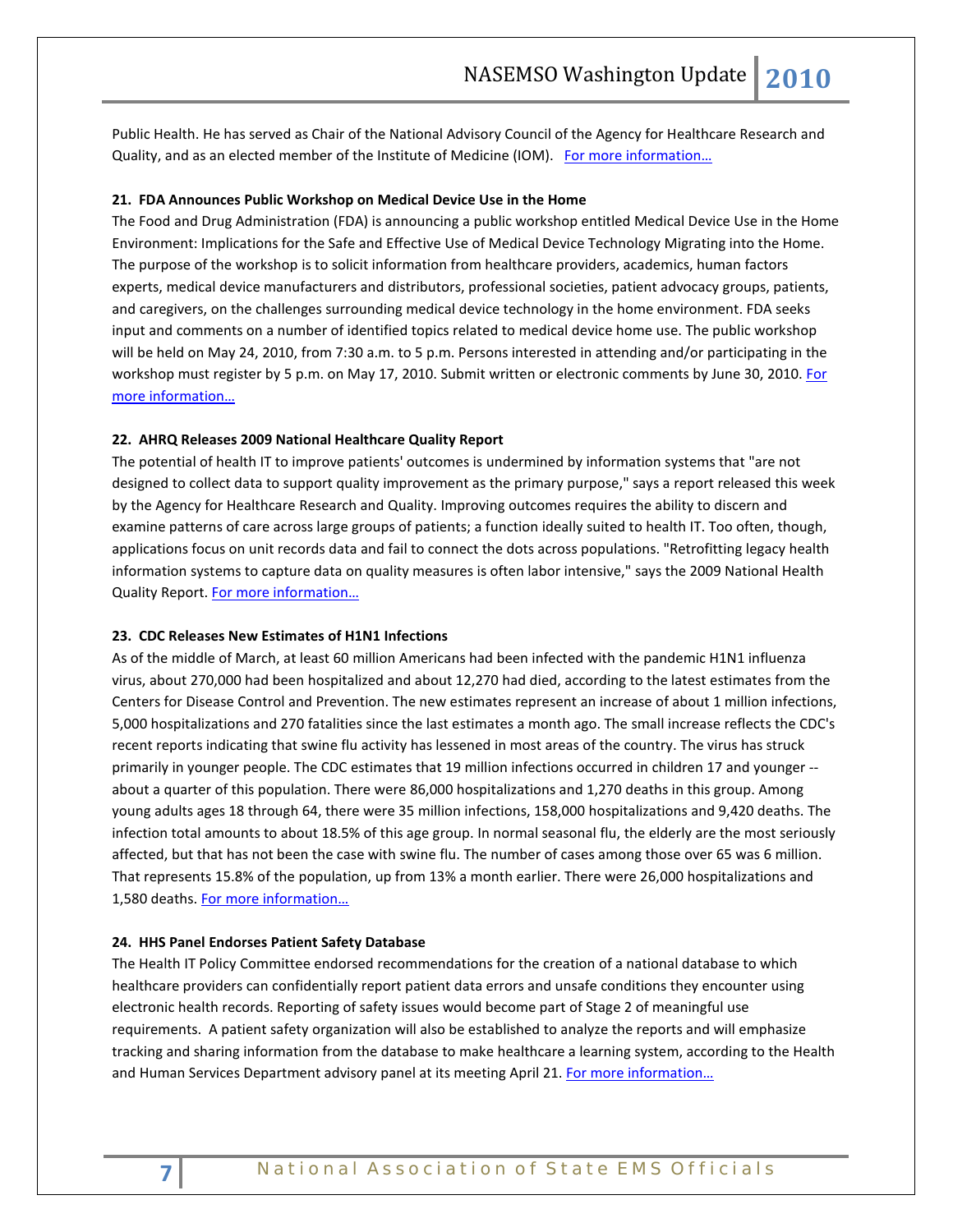#### **25. IOM Releases Workshop Summary on Regionalizing Emergency Care**

In 2006, the IOM recommended that the federal government implement a regionalized emergency care system to improve cooperation and overcome these challenges. In a regionalized system, local hospitals and EMS providers would coordinate their efforts so that patients would be brought to hospitals based on the hospitals' capacity and expertise to best meet patients' needs. In September 2009, three years after making these recommendations, the IOM held a workshop sponsored by the federal Emergency Care Coordination Center to assess the nation's progress toward regionalizing emergency care. The workshop brought together policymakers and stakeholders, including nurses, EMS personnel, hospital administrators, and others involved in emergency care. Participants identified successes and shortcomings in previous regionalization efforts; examined the many factors involved in successfully implementing regionalization; and discussed future challenges to regionalizing emergency care. This document summarizes the workshop. For more information...

## **26. ECCC Announces Availability of Regionalization Grants**

The Emergency Care Coordination Center (ECCC) is promoting Federal efforts to implement the Institute of Medicine's Future of Emergency Care in the United State Health System (2006) recommendation to develop regionalized, accountable systems of emergency care. The ECCC now seeks to fund four projects to acquire more detailed information, data to support best practices about regionalization of emergency care in four component areas that were identified through the IOM workshop and national stakeholders meeting which helped to identify major issues, trends, and areas where additional information would be constructive. The deadline for applications is May 11, 2010. The four component areas are:

- A. Current Practices for Delivery of Regionalized Emergency Care in Time-Sensitive Clinical Conditions
- B. Regionalized Emergency Care Information Management
- C. Patient Mobility
- D. Comparative Effectiveness of Regionalized Emergency Medical Care Models

Download the RFP: [Comparative Effectiveness of Regionalized Emergency Care.](https://www.fbo.gov/download/797/7977e4402ce03adc88c86428fec5d930/Request_for_Proposals_No._10-100-SOL-00015.pdf) Solicitation Number: 10-100-SOL-00015

#### **27. Senate Resolution Congratulates Colorado Springs as New Home to NEMSMS**

U.S. Senators Michael Bennet and Mark Udall announced that the Senate has passed a concurrent resolution that they sponsored to recognize Colorado Springs as the new home of a yearly National Emergency Medical Services (EMS) Memorial Service. The resolution congratulates Colorado Springs for being named the home of the annual ceremony to honor fallen first responders. The National EMS Board of Directors elected to move the yearly ceremony from Roanoke, Va., and selected Colorado Springs from a number of competing cities. This year's 18th Annual National EMS Memorial Service will take place on June 26, 2010, at the First Presbyterian Church in Colorado Springs. (A similar resolution has been introduced in the House.) The National EMS Memorial Service has been honoring the men and women of America's EMS systems who have made the ultimate sacrifice and laid down their lives in the line of duty since 1993. [For more information….](http://colorado.realestaterama.com/2010/03/16/bennet-udall-pass-measure-recognizing-colorado-springs-as-the-new-home-to-national-ems-memorial-service-ID0119.html)

#### **28. NAEMT Publishes Position Statement on EMS Medical Direction**

In a new position statement, the National Association of Emergency Medical Technicians (NAEMT) states that medical direction is an essential component of an effective EMS system in order to ensure that patient care is administered with appropriate clinical oversight using medically accepted standards. All EMS systems, regardless of their delivery model, should operate with medical direction and oversight from an EMS physician. To view the full position statement, please go to the NAEMT Positions page in the Advocacy section of [www.naemt.org.](http://www.naemt.org/)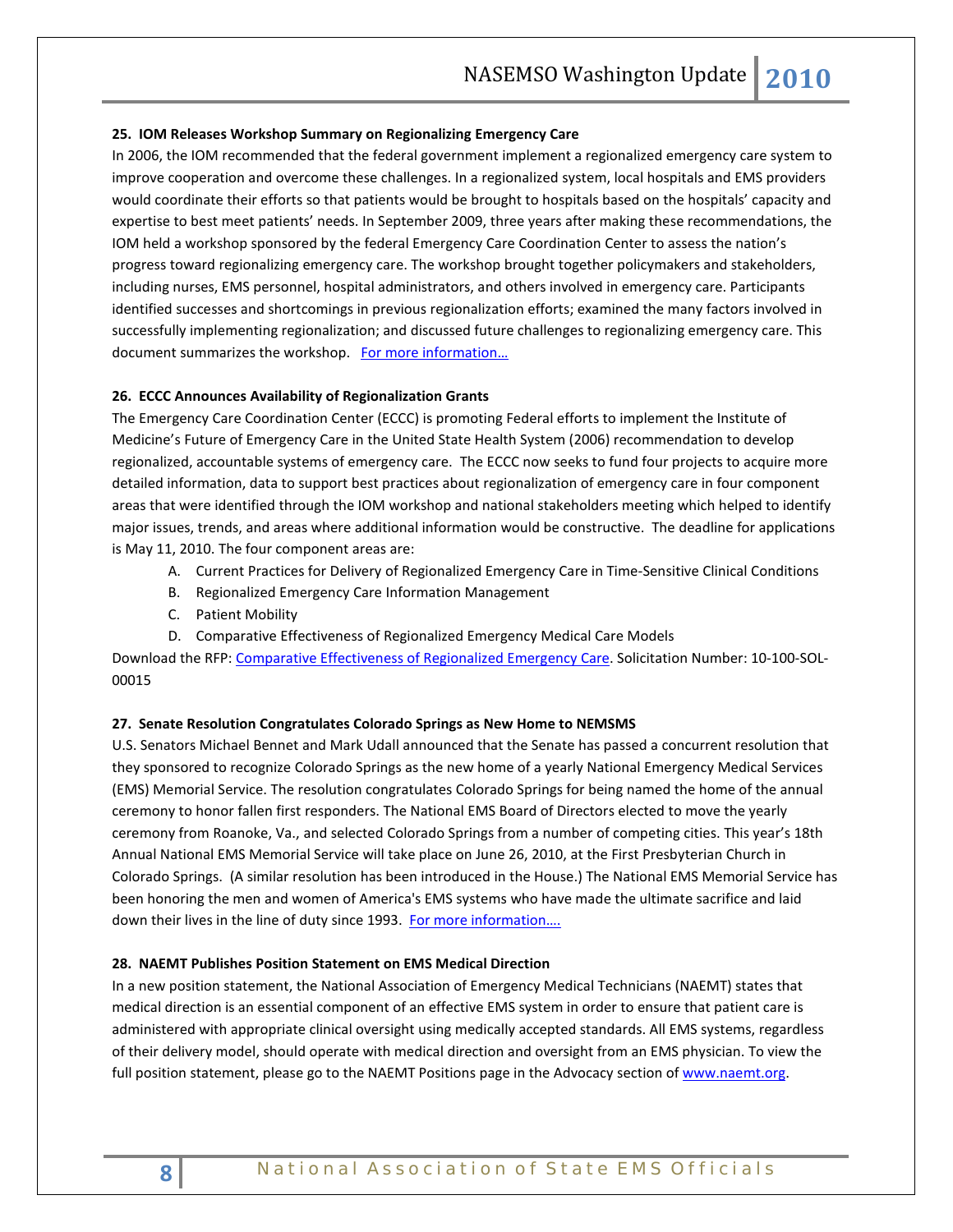## **29. EMS Week Fan Page Now on Facebook**

Become a Fan!! The American College of Emergency Physicians now has a Facebook page for National EMS Week 2010. You can add your community events, heroes, photos, and articles right on the page to be considered for inclusion in next year's (May 15-21, 2011) EMS Week Planning Guide!

- **2010 National EMS Week Facebook Page:** <http://tinyurl.com/y9v3ljr>
- **AND Follow us on Twitter:** [www.twitter.com/emsweek2010](http://www.twitter.com/emsweek2010)

## **30. Fatality Management Focus of New Webcast Available at EMForum**

*"Mass Fatalities Incident Response Planning"* is the title of a new educational offering at EMForum. Dennis McGowan, Fatalities Management Program Manager at the University of Tennessee provides a broad overview of the evolution of the Fatality Management and related considerations for local authorities. This educational opportunity is provided by the Emergency Information Infrastructure Project (EIIP). For more information...

**31. Hydroxocobalamin and Sodium Thiosulfate Versus Sodium Nitrite and Sodium Thiosulfate in the Treatment of Acute Cyanide Toxicity in a Swine (Sus scrofa) Model.** Vikhyat S. Bebarta, David A. Tanen, Julio Lairet, Patricia S. Dixon, Sandra Valtier, Anneke Bush Annals of Emergency Medicine - April 2010 (Vol. 55, Issue 4, Pages 345-351, DOI: 10.1016/j.annemergmed.2009.09.020). **Study objective:** Cyanide can cause severe hypotension with acute toxicity. To our knowledge, no study has directly compared hydroxocobalamin and sodium nitrite with sodium thiosulfate in an acute cyanide toxicity model. Our objective is to compare the return to baseline of mean arterial blood pressure between 2 groups of swine with acute cyanide toxicity and treated with hydroxocobalamin with sodium thiosulfate or sodium nitrite with sodium thiosulfate. **Conclusion:** Hydroxocobalamin with sodium thiosulfate led to a faster return to baseline mean arterial pressure compared with sodium nitrite with sodium thiosulfate; however, there was no difference between the antidote combinations in mortality, serum acidosis, or serum lactate[. Free abstract.](http://www.annemergmed.com/article/S0196-0644(09)01558-3/abstract) Subscription required for article.

#### **32. Health Care Workers in ED Were Most Affected During the Spring 2009 H1N1 Pandemic**

During the H1N1 pandemic almost half of the reported H1N1cases in hospital health care workers occurred in emergency medicine, pediatrics, ambulatory care and anesthesiology, with emergency medicine workers having the highest infection rate. Records of 123 confirmed reports of laboratory-confirmed influenza A or novel H1N1 infections in hospital employees were also analyzed. Two thirds of the H1N1 cases occurred during June (infection rates in parentheses): 34 in physicians and medical personnel (6.7%), 36 in nurses and clinical technicians (2.2%), 39 in Administrative & Support Personnel (infection rate = 1.2%), 3 in Social Workers & Counselors(infection rate = 1.0%), 8 in Housekeeping & Food Services (infection rate = 2.7%), and 3 in Security & Transportation (infection rate=3.9%). When analyzed according to department, the adult emergency department (infection rate = 28.8%) and the pediatric emergency department (infection rate = 25.0%) had the highest infection rates per department. Santos et al. "Which Health Care Workers Were Most Affected During the Spring 2009 H1N1 Pandemic?" *Disaster Medicine and Public Health Preparedness.* 2010; 4: 47-54. [Free abstract. S](http://www.dmphp.org/cgi/content/short/4/1/47)ubscription required.

**33. Practice Parameter update: Evaluation and Management of Driving Risk in Dementia.** Report of the Quality Standards Subcommittee of the American Academy of Neurology. Iverson DJ et al. Published Ahead of Print on April 12, 2010. Neurology® 2010;74:1316–1324. Objective: To review the evidence regarding the usefulness of patient demographic characteristics, driving history, and cognitive testing in predicting driving capability among patients with dementia and to determine the efficacy of driving risk reduction strategies. Conclusions: For patients with dementia, consider the following characteristics useful for identifying patients at increased risk for unsafe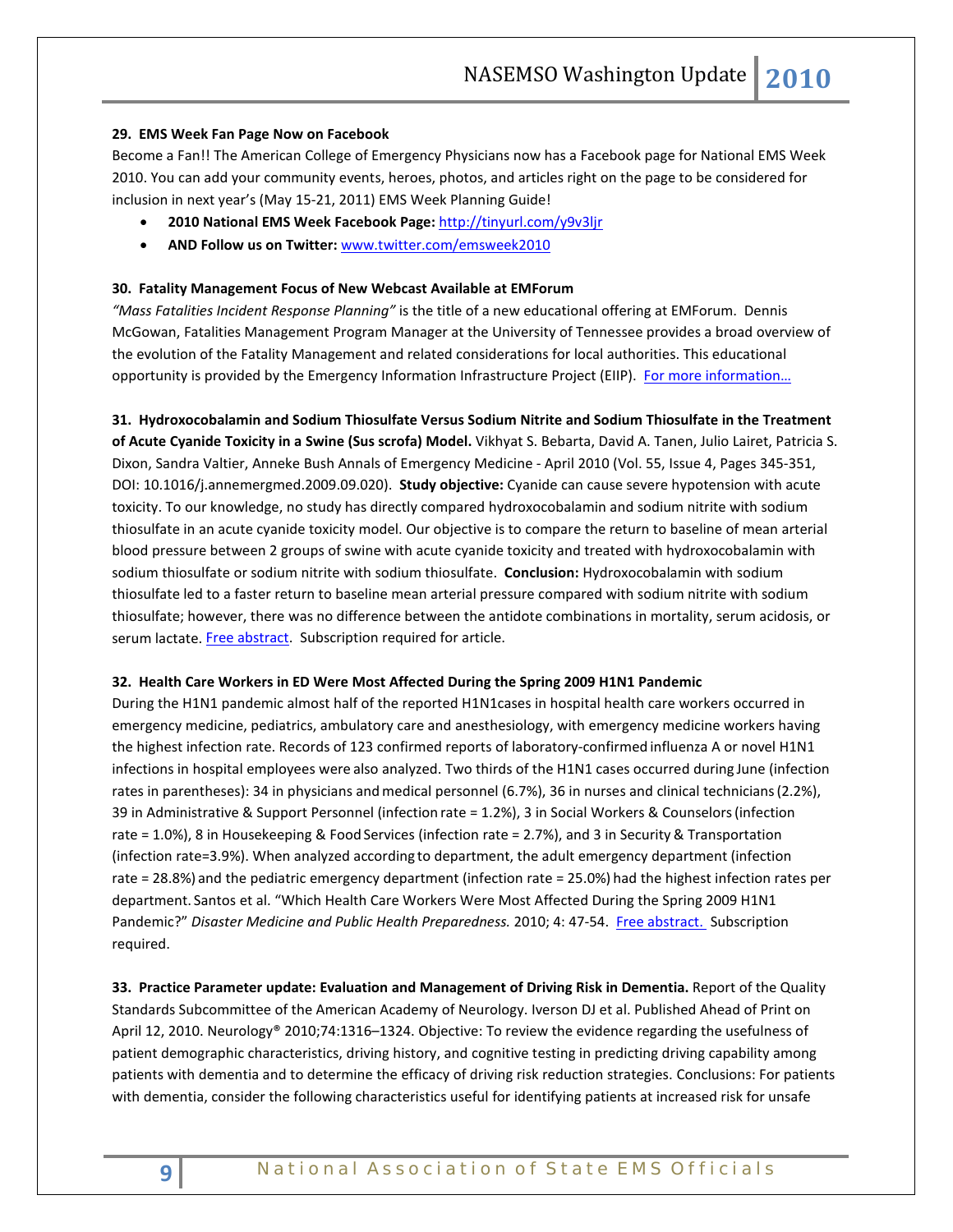driving: the Clinical Dementia Rating scale (Level A), a caregiver's rating of a patient's driving ability as marginal or unsafe (Level B), a history of crashes or traffic citations (Level C), reduced driving mileage or self-reported situational avoidance (Level C), Mini-Mental State Examination scores of 24 or less (Level C), and aggressive or impulsive personality characteristics (Level C). Consider the following characteristics not useful for identifying patients at increased risk for unsafe driving: a patient's self-rating of safe driving ability (Level A) and lack of situational avoidance (Level C). There is insufficient evidence to support or refute the benefit of neuropsychological testing, after controlling for the presence and severity of dementia, or interventional strategies for drivers with dementia (Level U). Download the article...

## **UPCOMING EVENTS**

## **\*\*\*STATEWIDE EMS CONFERENCES\*\*\***

TN EMSC: 2nd Annual EMS Star of Life Awards Dinner & Ceremony. May 11, 2010, 6 to 9 pm. Sheraton Nashville Downtown Hotel, Nashville, Tennessee Sponsor the Star of Life! – Nominations are due April 9, 2010. For sponsorship packets & more info go to[: www.tnemsc.org](http://www.tnemsc.org/)

Symposium by the Sea 2010. Sponsored by EMLRC and FCEP. .July 29 - August 1, 2010 Boca Raton, FL The Boca Raton Resort & Club. Go to<http://www.emlrc.org/sbs2010.htm> for more information.

Pennsylvania State EMS Conference. September 17-18 (with preconference sessions on September 15-16), 2010 at the Lancaster County Convention Center in Lancaster, PA. More information can be found a[t www.pehsc.org.](http://www.pehsc.org/)

TN 9th Annual Update in Acute & Emergency Care Pediatrics Conference. October 1-2, 2010. Wilderness At the Smokies Resort, Sevierville, Tennessee For more info go to: [www.tnemsc.org](http://www.tnemsc.org/)

PULSE CHECK 2010, the 55th Annual Educational Conference & Trade Show of the NYS Volunteer Ambulance & Rescue Association, will be held Thursday evening September 30, 2010 to Sunday morning October 3, 2010 at the Holiday Inn Albany on Wolf Road. Information is posted on the Association's web site at [www.nysvara.org.](http://www.nysvara.org/)

New Jersey Statewide Conference on EMS, Atlantic City November 11th - 13th 2010. For more information visit: [www.njemsconference.com](http://www.njemsconference.com/)

New Jersey METI Games. November 11th - 12<sup>th</sup>, 2010. For more information visit [www.njemsconference.com.](http://www.njemsconference.com/)

## **\*\*\*National Conferences and Special Meetings\*\*\***

IAFC's Fire Rescue Med Conference. May 1-5, 2010. Orleans Hotel, Las Vegas, NV. For more information, go to [http://www.iafc.org/displaycommon.cfm?an=1&subarticlenbr=6.](http://www.iafc.org/displaycommon.cfm?an=1&subarticlenbr=6) 

EMS ON THE HILL DAY, May 3-4, 2010, Washington, D.C. Updates and more information on the event will be posted on the NAEMT web site[, www.naemt.org.](http://www.naemt.org/)

ITS America Annual Meeting and Exposition. May 3-5, 2010. Houston, TX. For more information go to [http://www.itsa.org/annualmeeting.html.](http://www.itsa.org/annualmeeting.html)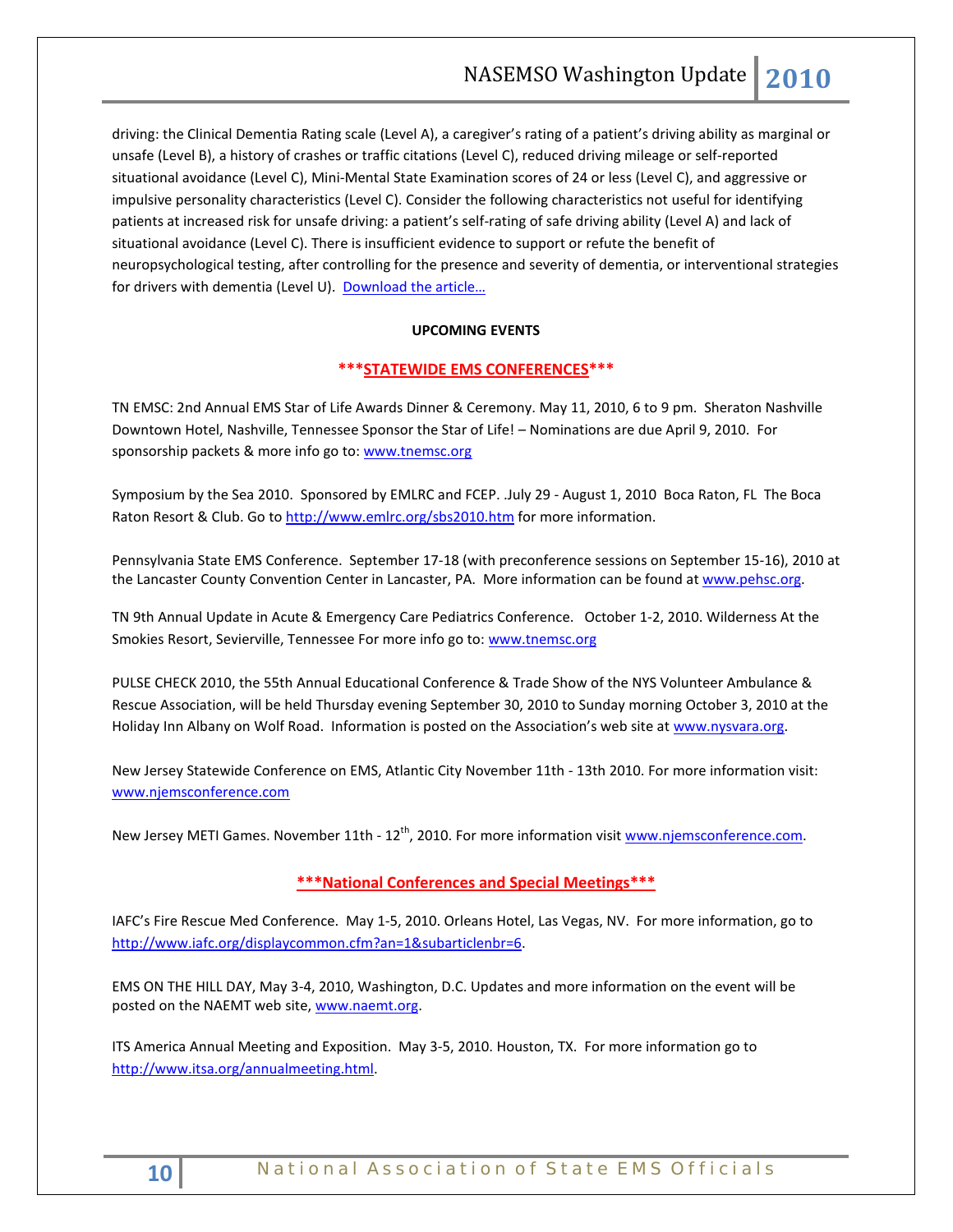2010 Integrated Medical, Public Health, Preparedness and Response Training Summit. May 12-16, 2010. Opryland Hotel, Nashville, TN. For more information—go to [http://guest.cvent.com/EVENTS/Info/Summary.aspx?i=3d37b6ef-7182-487c-a0d9-87287aaa50ef.](http://guest.cvent.com/EVENTS/Info/Summary.aspx?i=3d37b6ef-7182-487c-a0d9-87287aaa50ef)

EMS Education Implementation Webinar. May 19, 2010 @ 3 pm. "**Who Should Teach: Identifying Instructor Qualifications for Using the New Education Standards**" More info including registration link at [www.nasemso.org](http://www.nasemso.org/) as speakers and topics are confirmed.

National EMS Week 2010. May 16 thru May 22 with May 19 set aside as Emergency Medical Services for Children (EMSC) Day. [Order Your 2010 EMS Week Planner \(Kit\) Here.](http://www.acep.org/WorkArea/linkit.aspx?LinkIdentifier=ekfrm&ItemID=43322)

ACEP 2010 Leadership and Advocacy Conference. May 16-19, 2010. Washington, DC. Go t[o www.acep.org](http://www.acep.org/) for more information.

**NAEMSE EMS Instructor Course. May 21-23, 2010 . Plainfield, New Jersey.** This course addresses foundations of the EMS classroom and is designed to help instructors become more effective and efficient educators. For more information, or to register for the May course, visit[: http://www.naemse.org/instructor-course/](http://www.naemse.org/instructor-course/)

Joint NASEMSO Mid-Year/EMSC Grantee Meeting. May 25-27, 2010. Doubletree Hotel, Bethesda, MD. More info a[t www.nasemso.org.](http://www.nasemso.org/) 

Institute of Medicine Forum on Medical and Public Health Preparedness for Catastrophic Events. June 9-10, 2010. Washington, DC. See<http://www.iom.edu/en/Activities/PublicHealth/MedPrep.aspx> for more information.

EMS Education Implementation Webinar. June 23, 2010 @ 3 pm. "**Developing Standards Based Instruction**" More info including registration link a[t www.nasemso.org](http://www.nasemso.org/) as speakers and topics are confirmed.

**NAEMSE EMS Instructor Course. June 25 - 27, 2010, Sweetwater, TX.** This course addresses foundations of the EMS classroom and is designed to help instructors become more effective and efficient educators. For more information, or to register for the May course, visit[: http://www.naemse.org/instructor-course/](http://www.naemse.org/instructor-course/)

EMSC Town Hall Conference Calls 3:30 pm to 5:00 pm (eastern) July 14, 2010. The local number is (202) 476-6338 or call toll-free dial (877) 355-6338 and enter EMSC (3672) for the meeting ID#.

EMS Education Implementation Webinar. July 21, 2010 @ 3 pm. "**How Does Program Accreditation Improve the Quality of EMS Education?** " More info including registration link at [www.nasemso.org](http://www.nasemso.org/) as speakers and topics are confirmed.

Pinnacle 2010. July 26-30, 2010. Sheraton San Diego Hotel and Marina. San Diego, CA For more information, go to [www.pinnacle-ems.com.](http://www.pinnacle-ems.com/) 

6<sup>th</sup> International Roundtable on Community Paramedicine. August 9-13, 2010, Vail CO. For more information, go to [http://www.ircp.info/.](http://www.ircp.info/)

\*Rural and Frontier EMS and Trauma Summit at the Divide. August 11-13, 2010. Vail, Colorado. Join us for the fourth installment in the Summit Series. This Summit will have something for everyone, from federal and state policy makers to local EMS managers and hospital administrators to individual EMTs. This year's theme will be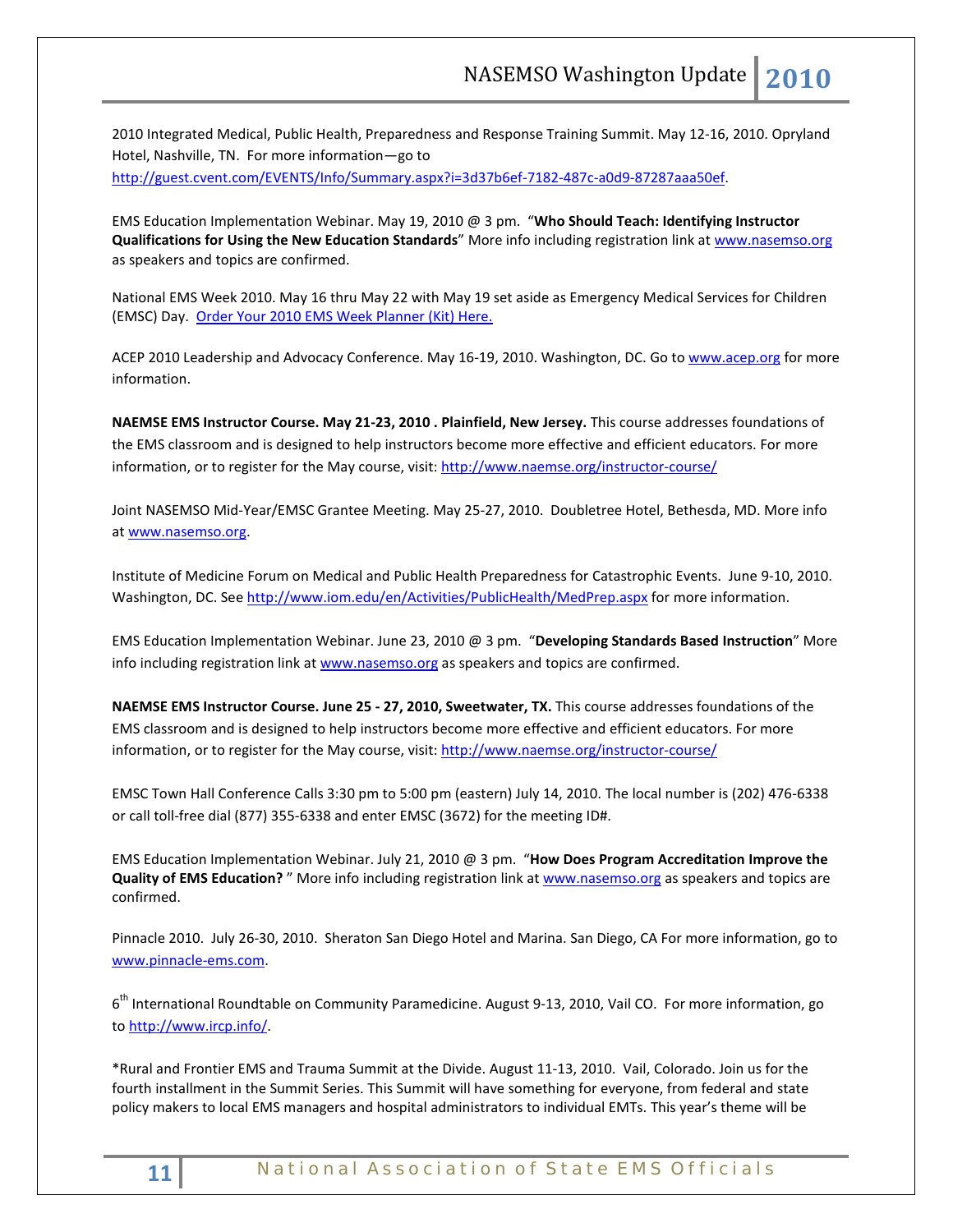Beyond Old Boundaries – Exploring New Frontiers. With the co-location of the Summit at the Divide with the International Roundtable on Community Paramedicine (www.ircp.info), we will have the opportunity to stretch our imaginations about what could be for rural EMS and trauma systems. Building on last years' discussions of lessons learned from the theaters of conflict, regionalization and the use of telemedicine to overcome barriers of distance, we will explore additional options for improving access to emergency care in rural and frontier areas. A strong roster of speakers from the U.S. will be augmented by international experts both at the podium and in the audience. Attendees of the International Roundtable on Community Paramedicine will receive a \$50 discount on their Summit at the Divide registration. Registration for the Summit at the Divide includes complimentary attendance at the International Roundtable on Community Paramedicine morning sessions on Wednesday, August 11. Register a[t http://eu.montana.edu/summit](http://eu.montana.edu/summit)

EMS Education Implementation Webinar. August 25, 2010 @ 3 pm. "**Identifying Methods to Measure Cognitive, Psychomotor, and Affective Competency**" More info including registration link at [www.nasemso.org](http://www.nasemso.org/) as speakers and topics are confirmed.

15<sup>th</sup> Annual NAEMSE Symposium. September 7-12, 2010. Renaissance Hotel & Convention Center in Schaumburg, IL. For more information, go to http://www.naemse.org/symposium.

EMS Education Implementation Webinar. September 15, 2010 @ 3 pm. "**Progression/Regression Strategies: Models of Success.**" More info including registration link at [www.nasemso.org](http://www.nasemso.org/) as speakers and topics are confirmed.

ENA Annual Meeting. San Antonio Convention Center, San Antonio, TX. General Assembly September 22-34, Scientfic Assembly September 23-25, 2010. Go to [www.ena.org](http://www.ena.org/) for more information.

NAEMT Annual Meeting at EMS EXPO 2010 - Sept. 27 – Oct. 1, 2010. Dallas Convention Center, Dallas, TX. For more information, go to [http://www.firehouseevents.com/.](http://www.firehouseevents.com/)

ACEP Scientific Assembly 2010. September 28 - October 1, 2010. Mandalay Bay, Las Vegas, NV. For more information, go to www.acep.org.

Institute of Medicine Forum on Medical and Public Health Preparedness for Catastrophic Events. October 6-7, 2010. Washington, DC. See<http://www.iom.edu/en/Activities/PublicHealth/MedPrep.aspx> for more information.

NASEMSO Annual Meeting. October 10-15, 2010, Norfolk Marriott Waterside/Waterside Convention Center Norfolk, Virginia. More info available at [www.nasemso.org.](http://www.nasemso.org/) Sponsorship and exhibitor information [now available.](http://www.nasemso.org/Meetings/Annual/NASEMSO2010Sponsors-Exhibitors.asp)

2010 Air Medical Transport Conference October 11-13, 2010. Ft. Lauderdale, FL. For more information, go to [www.aams.org.](http://www.aams.org/) 

EMS Education Implementation Webinar. October 20, 2010 @ 3 pm. "**System Update: 2010 NASEMSO Survey**  Results." More info including registration link at [www.nasemso.org](http://www.nasemso.org/) as speakers and topics are confirmed.

EMS Education Implementation Webinar. November 22, 2010 @ 3 pm. "**The Role of National Certification in Implementing the EMS Education Agenda.**" More info including registration link at [www.nasemso.org](http://www.nasemso.org/) as speakers and topics are confirmed.